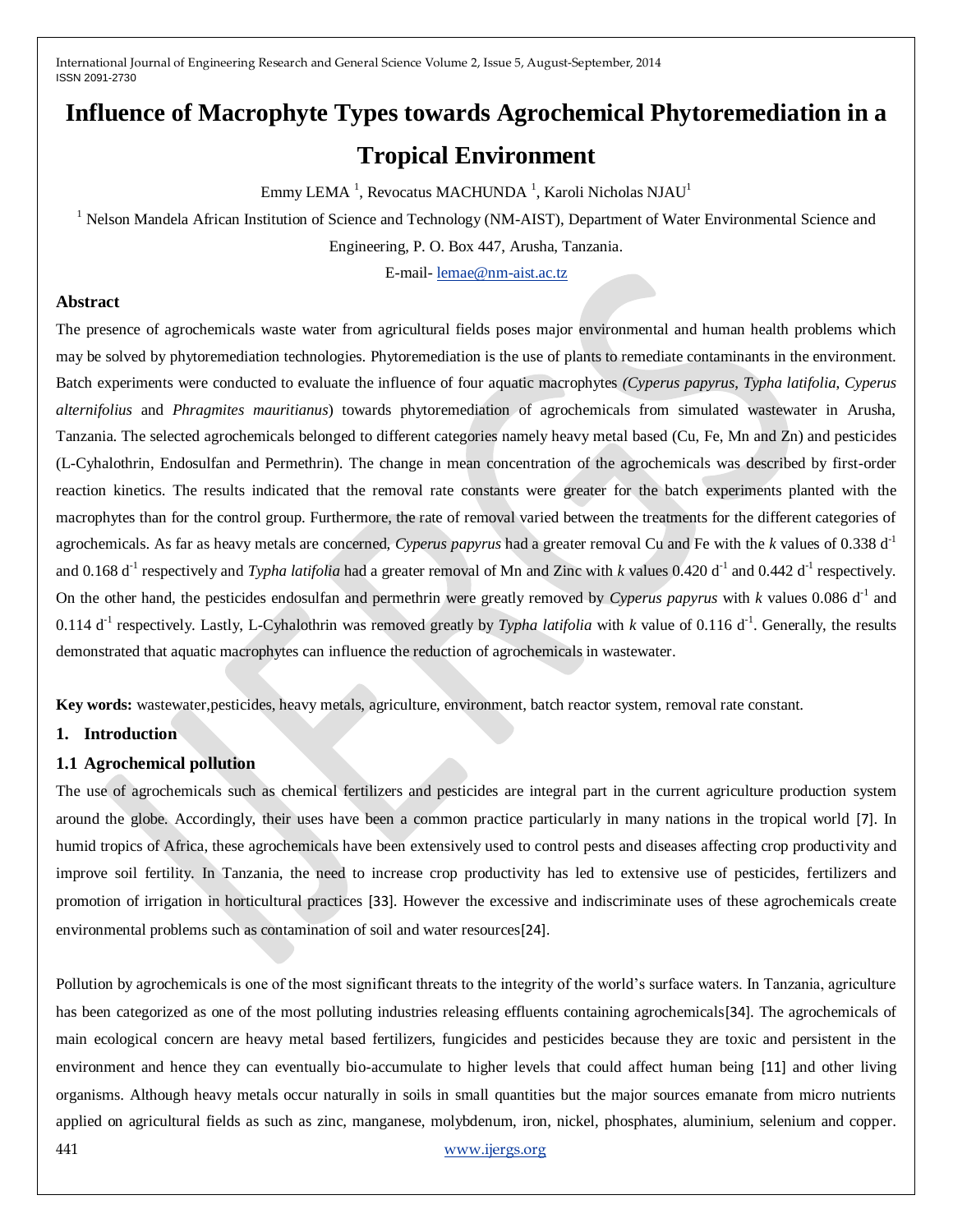These trace elements are essential for the growth and health of plants but they are highly toxic when the concentration exceeds certain limits.

Earlier information on the types of pesticides used in Tanzania revealed that different classes of pesticides are being used in agriculture like organochlorines (endosulfan); organophosphates (chlorpyrifos, dimethoate, profenofos, diazinon and fenitrothion); carbamates (carbofuran, mancozeb, carbaryl and metalaxy) and pyrethroids (permethrin, cypermethrin, deltamethrin and lambdacyhalothrin [24; 25]. Due to the widespread, long term use and the chemical properties of these pesticides, their residues end up in the environment and are being detected in various environmental matrices including the biota.

Studies done in Tanzania and elsewhere have indicated significant agrochemical contamination of soil and water resources [25; 22; 32; 14]. Application of copper based fungicides has been reported to cause soil contamination by copper [31]. The application of phosphate fertilizers to the agricultural soil has led to increase in heavy metals like cadmium, copper, zinc and arsenic [46]. Although some farms in Tanzania treat their wastewater effluents in a suitable way, others lack convenient treatment systems thus discharging untreated or poorly treated wastewater into the natural environment [25]. The continual discharges of effluents containing these agrochemicals can increase the accumulation of toxic chemicals and thereby threatening the aquatic ecosystem and human health [38].

Due to their toxic properties and adverse negative effects on the environment, several strategies have been developed to remove contaminants from the environment. Conventional wastewater treatment techniques for removal of agrochemicals from agriculture runoff include physical and/ or chemical treatments such as isolation, containment, coagulation-flocculation, reverse osmosis, ion exchange, electrochemical treatment, etc. However, these technologies are impractical and expensive for developing countries like Tanzania and often require a large excess of chemicals and generate large volumes of sludge and hazardous by-products that require appropriate and costly disposal methods. Due to the above-mentioned constraints of conventional technologies, phytoremediation methods using aquatic macrophytes are the need for developing countries because they are environmentally friendly, effective and cheaper to establish and operate.

#### **1.2 Phytoremediation using aquatic macrophytes**

Macrophytes are aquatic plants and are regarded as important component of aquatic ecosystem due to their roles in oxygen production, nutrient recycling, controlling water quality, sediment stabilization and providing shelter for aquatic life [36]. Phytoremediation takes advantage of the natural processes of macrophytes and their roles in pollutant removal. These processes include water and chemical uptake, metabolism within the macrophytes, and the physical and biochemical impacts of root system. Aquatic macrophytes are more suitable for wastewater treatment than terrestrial plants because of their relatively fast growth rate and larger biomass production, higher capability of pollutant uptake and better purification effects due to direct contact with contaminants in water.

The word phytoremediation comes from the Greek word phyto which means plant and Latin word remediation which means to remove, which refers to a diverse collection of plant based technologies that use plants to clean contaminants[9]. Phytoremediation technology is relatively a new approach and has gained importance during the last two decades [10]. This technique can be applied to both organic and inorganic pollutants [13] present in solid substrates (e.g. soil), liquid substrates (e.g. water) and air [28]. Chemical substances that can be subjected to phytoremediation include metals (Pb, Zn, Cd, Cu, Ni, Hg etc), metalloids (As, Sb), inorganic compounds (NO<sup>-</sup><sub>3</sub>, NH<sup>+</sup><sub>4</sub>, PO<sup>3-</sup><sub>4</sub>), radionuclides (U, Cs, Sr), petroleum hydrocarbons (BTEX), pesticides (atrazine, bentazone,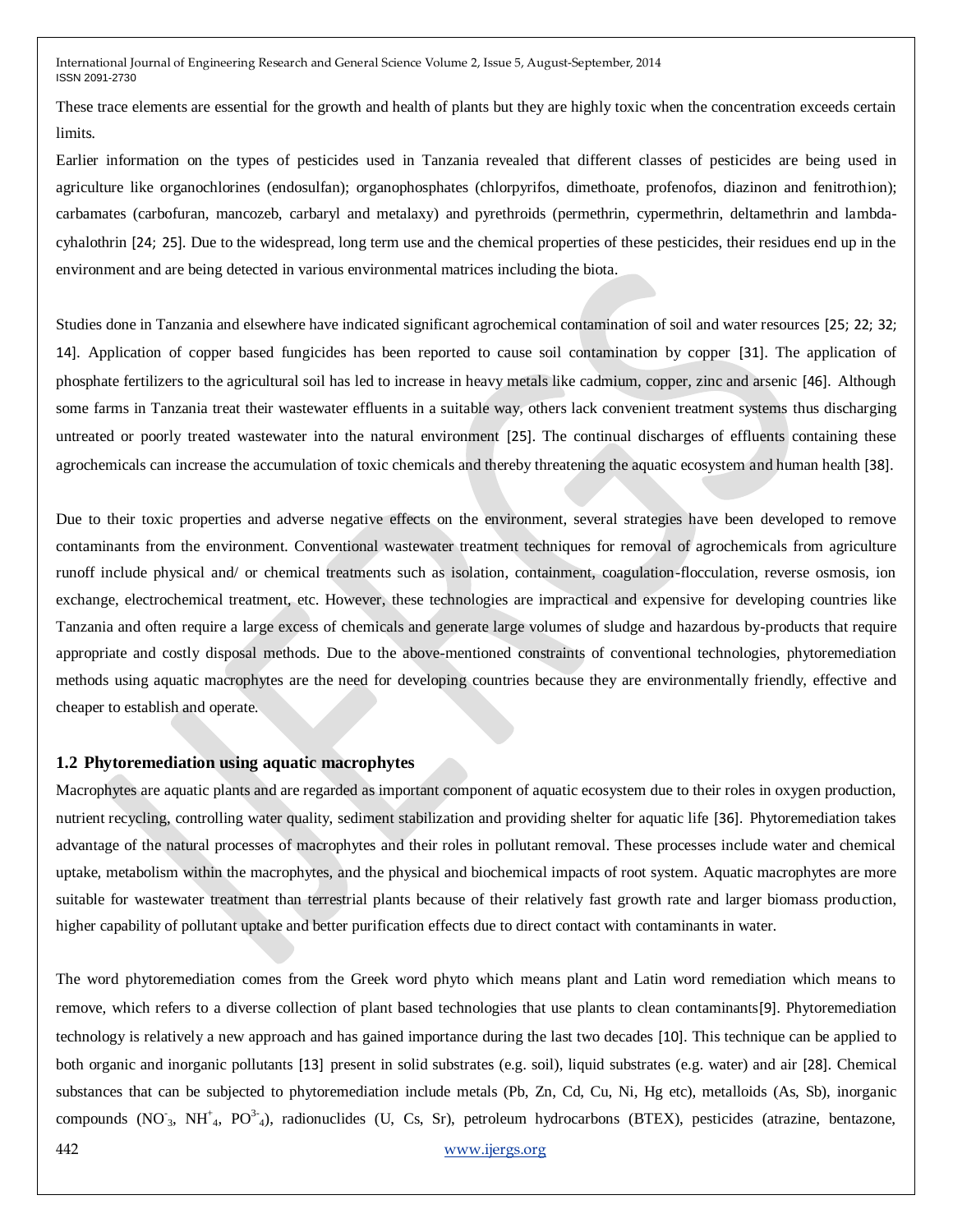chlorinated and nitroaromatic compounds), explosives (TNT, DNT), chlorinated solvents (TCE, PCE) and industrial organic wastes (PCPs, PAHs) and landfill leachates [20].

## **1.3 Phytoremediation mechanisms**

There are several mechanisms by which phytoremediation can occur (Figure 1). Each of these mechanisms will have an effect on the volume, mobility, or toxicity of contaminants, as the application of phytoremediation is intended to do [12].



**Figure1:** Phytoremediation through the use of plants.

# **1.3.1 Phytodegradation or phytotransformation**

Is the breakdown (degradation) of contaminants taken up by plants through metabolic processes within the plant, or the breakdown of contaminants surrounding the plant through the effect of enzymes produced by the plants [43]. Phytodegradation has been observed to remediate some organic contaminants, such as chlorinated solvents, herbicides, and it can address contaminants in soil, sediment, or water [12].

# **1.3.2 Rhizodegradation or phytostimulation**

This refers to the breakdown of contaminants within the plant root zone, or rhizosphere through microbial activity. Microorganisms (yeast, fungi, and bacteria) are enhanced in the rhizosphere because the plant roots release natural substances like sugars, alcohols, acids, enzymes, and other compounds that contain organic carbon that is used as source of energy and food for microorganisms [8]. The roots also provide additional surface area for microbial growth and aeration. The rhizodegradation process has been investigated and found to be successful in treating a wide variety of mostly organic chemicals, including petroleum hydrocarbons, polycyclic aromatic hydrocarbons (PAHs), pesticides etc[12].

# **1.3.3 Phytoextraction or phytoaccumulation**

Is the uptake of contaminants by plant roots and the translocation/accumulation (phytoextraction) of contaminants from the soil into the plants biomass (shoots and leaves). This process occurs when the sequestered contaminants are not degraded in or emitted from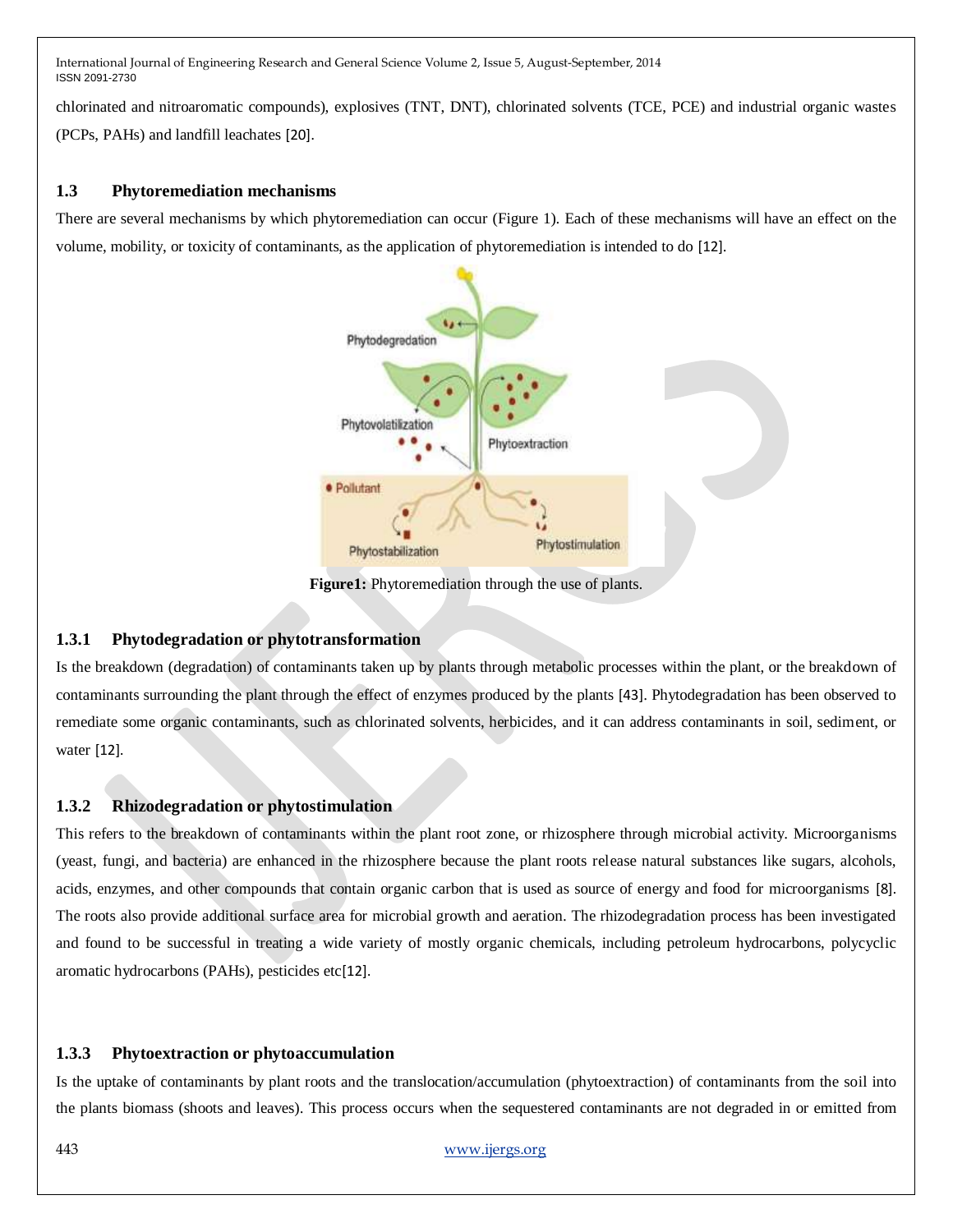the plant rapidly and completely, resulting in an accumulation within the plant tissue [43]. The process involves the removal of contaminants (metals, radionuclides, and certain organic compounds) from the environment by direct uptake into the plant tissue.

### **1.3.4 Phytovolatilization**

Phytovolatilization is the uptake and transpiration of a contaminant by a plant, with release of the contaminant or a modified form of the contaminant to the atmosphere from the plant through contaminant uptake, plant metabolism, and plant transpiration. Phytovolatilization has mainly been applied to groundwater, but it can be applied to soil, sediments, and sludges. Phytovolatilization may be applied to both organic and inorganic contaminants [12].

## **1.3.5 Phytofiltration of Rhizofiltration**

Is used to remediate surface water, wastewater or groundwater and is defined as the use of plants to absorb, adsorb, concentrate and precipitate contaminants from polluted waters by their roots. The most appropriate plant for a rhizofiltration system is one capable of rapid growth, high root biomass, and has the ability to remove contaminants from the water in relatively high concentrations [44].

The most important factor in successful implementation of phytoremediation is the selection of appropriate plant which should have high uptake of both organic and inorganic pollutants, grow well in polluted environments and easily controlled [37; 42]. Careful selection of plant and plant variety is critical, first, to ensure that the plant is appropriate for the climatic and soil conditions at the site, and second, for effectiveness of the phytoremediation of the pollutant at hand [34]. Research experiences have demonstrated the feasibility of different macrophytes species for the removal of chemical pollutants from different types of wastewater. Amongst them include cattail (*Typha sp*) and common reed (*Phragmites sp*); vetiver grass (*Vetiveria zizanioides*) [6; 35]; water hyacinth (*Eichhornia crassipes*), rye grass (*Lolium multiflorium*), Duckweed (*water Lemna*) etc. However, majority of the documented work available on literature has been carried out in developed countries under temperate climatic conditions and their performance may differ in tropical conditions in Africa due to climatic factors. The potential for phytoremediation technology in the tropic environment is high due to the prevailing climatic conditions which favours plant growth and stimulates microbial activity [47].

Information on the capability of phytoremediation of agrochemicals removal is limited [23]. Tanzania lacks information on potential local plant species that may be used for phytoremediation [34]. Further studies in tropical countries like Tanzania, will add more information about the phytoremediation effectiveness of the locally available species. The objective of the study was to investigate the influence of different types of macrophytes towards agrochemical removal. The knowledge about the potential macrophyte plants towards agrochemical removal will provide insight into choosing appropriate macrophytes which may be suitable in wetland phytoremediation processes in agricultural environment.

# **2.0 Materials and Methods**

### **2.1 Site of the study**

The research study was conducted between October 2013 and March 2014 in a ventilated greenhouse located at the premises of Nelson Mandela African Institution of Science and Technology (NM-AIST) in Arusha, Tanzania. The site is at an altitude of 1204 m above sea level and at a geographical location of coordinates S  $03^0$  23. 945 $\degree$  and E  $036^0$  47.671 $\degree$ . The dominant climate is tropical  $$ savannah type of climate with clearly rainy and dry seasons.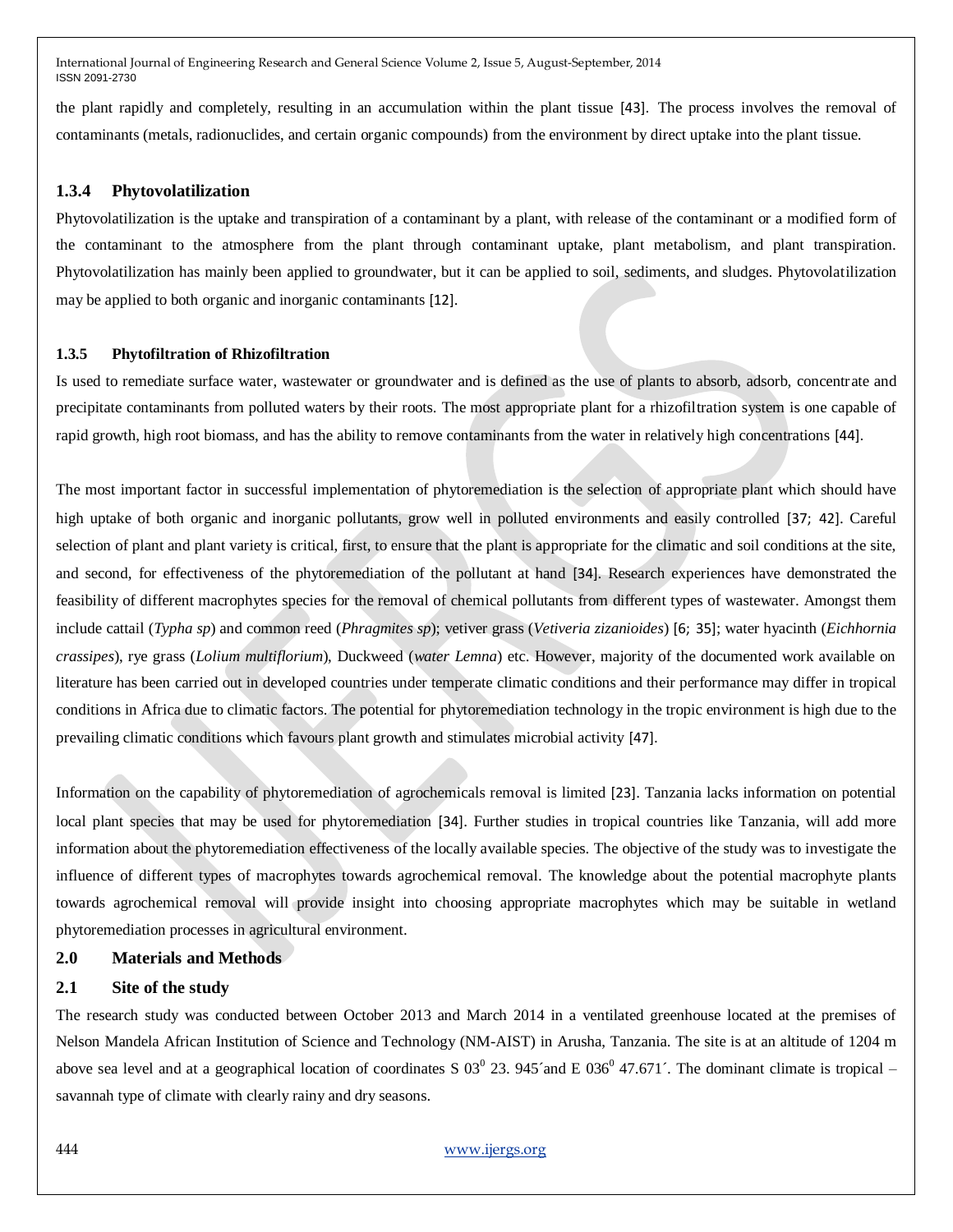### **2.2 Preparation of wastewater**

Analytical grade heavy metal salts of copper sulphate  $(CuSO<sub>4</sub>.5H<sub>2</sub>O)$ , zinc sulphate  $(ZnSO<sub>4</sub>.7H<sub>2</sub>O)$ , manganese sulphate  $(MnSO<sub>4</sub>.4H<sub>2</sub>O)$ , iron sulphate (FeSO<sub>4</sub>.7H<sub>2</sub>O), aluminium sulphate  $(A<sub>2</sub>(SO<sub>4</sub>)<sub>3</sub>.16H<sub>2</sub>O)$  and formulated pesticides endosulfan, lambda cyhalothrin and permethrin were used to prepare the artificial wastewater by diluting with tap water to a final concentration of 5 ppm. These initial concentrations were to simulate typical concentrations reported in runoff from horticultural farms and were also at concentration levels capable of being detected by analytical instruments.

### **2.3 Experimental setup and operation**

The experimental system was bucket-reactor based and consisted of 15 plastic buckets and a 500 L bulk tank for wastewater storage. The plastic bucket reactors had a capacity of 100 litres and were filled with gravel of porosity of 0.3, giving a total working volume of 30 L. Healthy young seedlings of *Cyperus papyrus*, *Typha latifolia*, *Phragmities mauritianus* and *Cyperus alternifolius* that had similar biomass were collected from natural wetlands in Arusha and were planted into 12 buckets while 3 unplanted buckets were set as controls (Figure 2). The experiment was conducted in triplicates. These macrophytes were selected on the basis of local availability and they also grow well in tropic regions. The macrophytes were watered on daily basis with tap water and occasionally enriched with Hoagland solution as source of nutrients. The acclimatization period observed was 3 months during which the plants appeared green, healthy and with new grown shoots (Figure 3). Prior to the start of the experiment, sewage with water addition (1:1) and glucose 22.5 ppm was applied to the system for seven days to establish bacterial inoculation and generation of biofilms on the surface of the gravel. Thereafter, artificial wastewater from the 500 L storage tank was fed into the system at the start of the batch experiment. During the whole experimental period, the water volume was kept constant by adding tap water to compensate for water lost through evapotranspiration [41].



**Figure 2:** Planting duration in October 2013.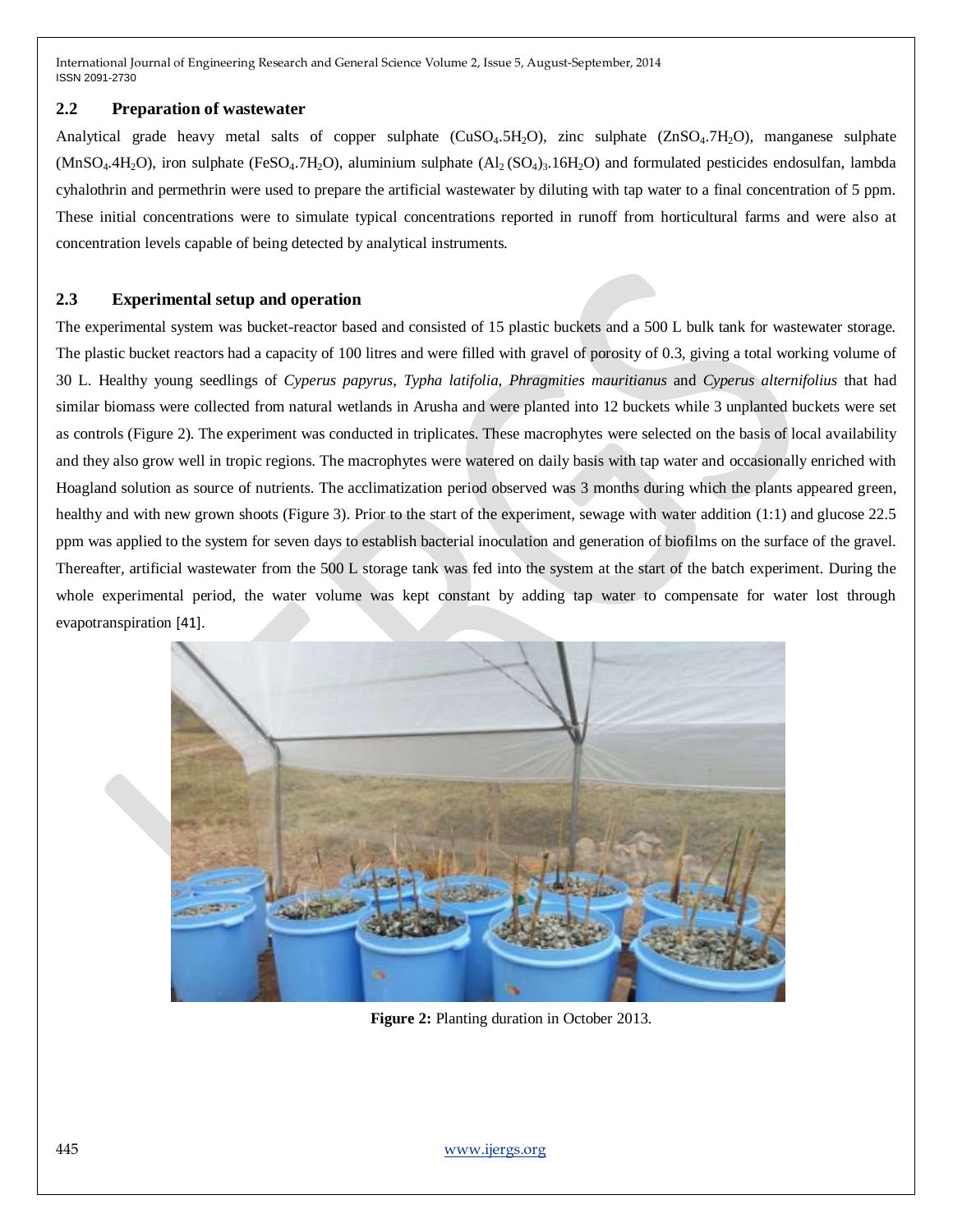

**Figure 3:** After three months of macrophyte establishment in January 2014

# **2.4 Sampling and measurement**

#### **2.4.1 Heavy metal based agrochemicals**

Sampling was done as per standard methods specified in [3]. The waste water was collected by using a 250 mls. polyethylene sampling bottles at 9 am on every sampling day. The sampling was done at initial start-up (day 0), day 1, day 4, day 8, day 12 and finally day 16. All samples were filtered using 0.45 µm filters (Whatman filter papers) and preserved by acidifying with analytical grade HNO<sub>3</sub> to pH < 2 and kept at 4 <sup>o</sup>C. The concentrations of heavy metal based agrochemicals in the waste water samples were analysed by Inductively Coupled Plasma Optical Emission (ICP-OES) (manufactured by Horiba Jobin Yvon, France) with detection limits of 0.01 ppm for Al, Cu, Zn, Mn and Fe respectively.

#### **2.4.2 Pesticide agrochemicals**

446 [www.ijergs.org](http://www.ijergs.org/) Effluent water samples were collected using standard methods as described by [2]. Effluent water was sampled before the start of the experiment (day 0), day 1 and every four days at about 9 am on every sampling day. Upon reaching the laboratory, the samples were immediately extracted by liquid-liquid extraction (LLE) method [40]. The 1-L unfiltered water sample was quantitatively transferred in a 2-L separating funnel and the sampling bottle rinsed with 60 ml hexane:acetone 1:1. The rinsate was then mixed with the sample in the separating funnel. The combined contents were extracted successively with hexane:acetone 1:1 (3x60 ml). The organic phase was filtered through a plug of glass wool containing anhydrous sodium sulphate (ca. 20 g) for drying and drawn into an erlenmeyer flask. The aqueous layer was repeatedly extracted with a mixture of hexane:acetone (1:1 v/v, 60 ml) as above. After the extraction procedure, the volume of the extract was concentrated to 2 mls using a rotary evaporator at 40  $^{\circ}$ C and the final volume adjusted by evaporating under gentle stream of nitrogen gas to 1 ml. The water extracts appeared clean and were not subjected to further clean up, and hence was stored at -5<sup>0</sup>C freezer ready for GC/MS analysis. Analysis of pesticides was done using gas chromatography (Agilent Technologies, 7890A GC System with auto sampler 7683B series injector) coupled with mass spectrometer (Agilent Technologies, 5975C inert XL EI/CIMSD with Triple-Axis Detector). The GC/MS analysis parameters and operating conditions were as follows: Helium was used as a carrier gas at a flow rate of 1.2 mls/min; the oven temperature programme was 50  $\degree$ C held for 1 min at a rate of 10  $^{\circ}$ C /min to 160  $^{\circ}$ C then held for 5 minutes and finally by 3  $^{\circ}$ C /min to 300  $^{\circ}$ C and held for 18.5 min. The temperature of the injection port was 250  $^0C$ . The MS detector temperature was 250  $^0C$  (transfer line temperature) and 230  $^0C$  (ion source). Pesticide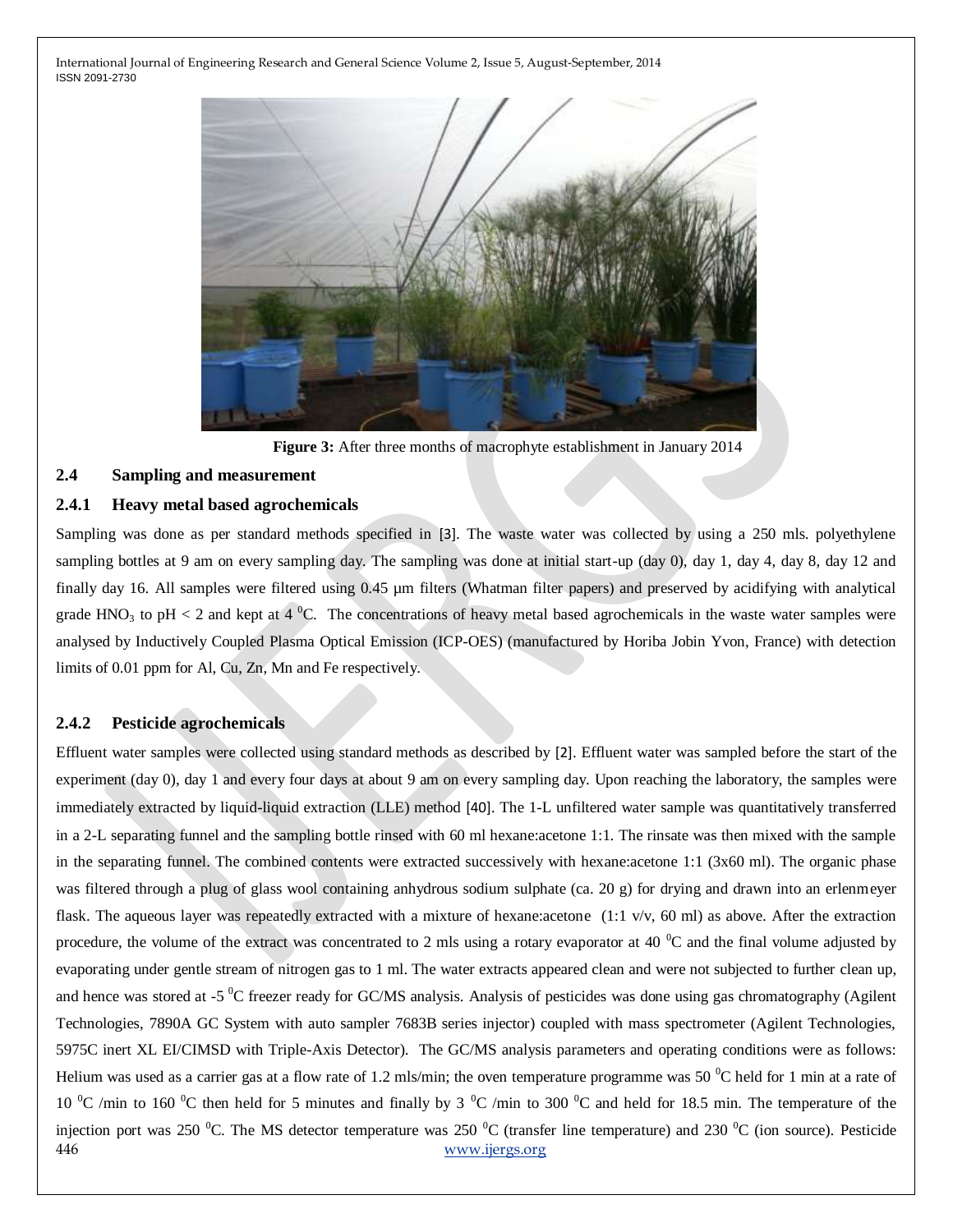residues were identified and quantified by comparing their retention times and peak heights with respect to external reference standards.

## **2.5 Statistical Analysis**

Descriptive statistics (mean and standard deviation) of the results was determined using Origin 8.0 software (Origin Lab Corporation, Northampton, MA, USA). The data obtained were analysed using SPSS 16.0 for windows package (SPSS, Inc., Chicago, IL, USA). The data was subjected to a one-way analysis of variance (ANOVA) to test the overall variations and differences in mean concentrations of agrochemicals in wastewater in the batch reactor systems. Furthermore, post hoc Tukey test was used to assess the significant differences between the planted batch treatment groups relative to control. Differences at p<0.05 were considered statistically significant.

#### **3.0 Results and Discussion**

### **3.1 Heavy metal removal**

Figure 4 shows the performance of the different types of macrophytes towards removal of metals from wastewater. The data analysis revealed significant differences (P < 0.05) in the removal of heavy metals between the planted batches as compared to the control. Figure 4 shows that the concentration of heavy metals decreased with time, however a rapid drop in concentration levels was observed during day 1. This could be a result of dilution in the batch reactor system because it is not completely dry at start of the experiment. Similarly, this might be associated to the different multiple mechanisms taking place in the batch reactors such as adsorption, precipitation, co-precipitation, complexation and ion exchange [30]before attaining equilibrium.



**Figure 4:** Variation of heavy metal removal in wastewater in planted treatments and control.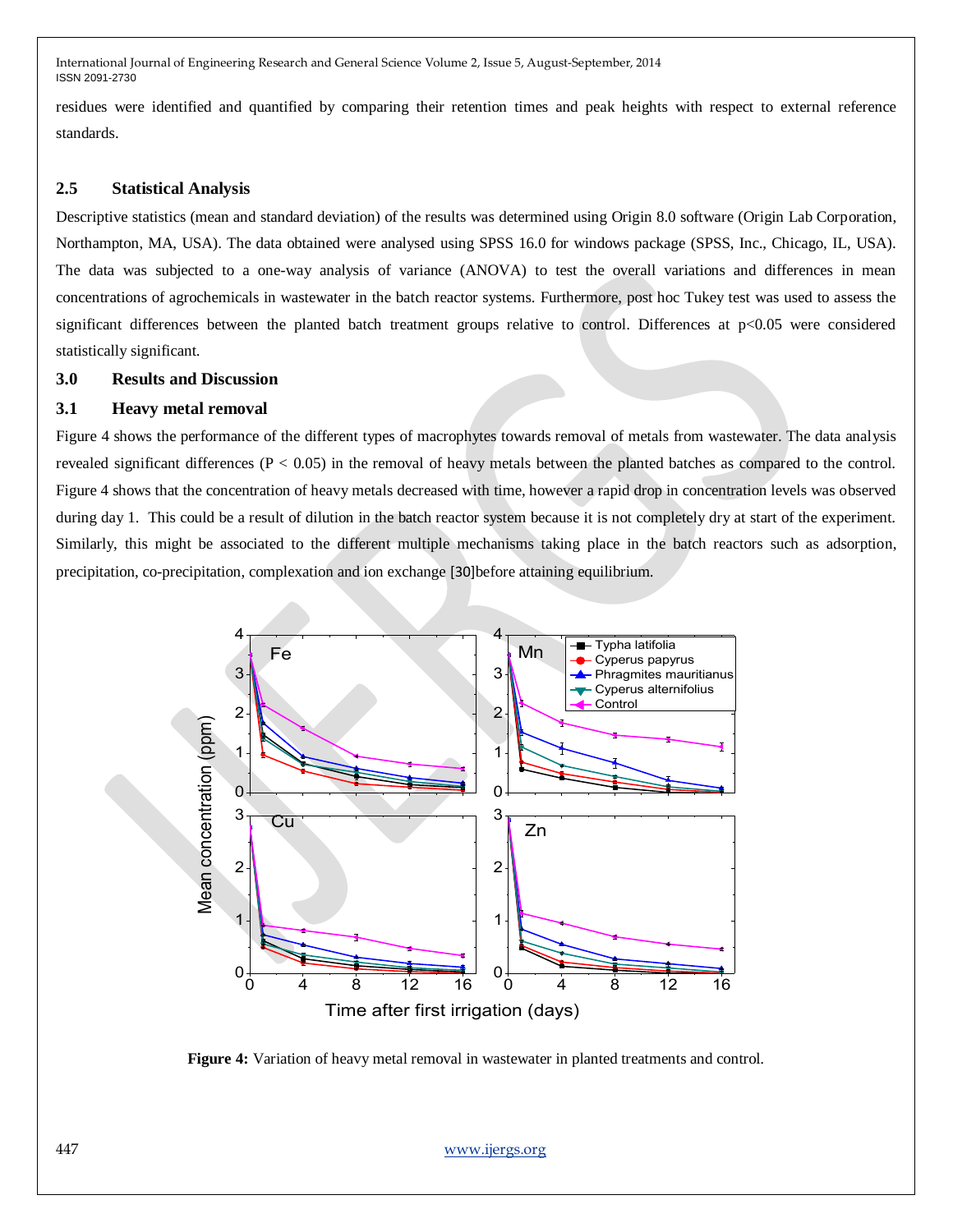#### **3.1.1 Influence of different types of macrophytes in iron (Fe) removal.**

According to Figure 4, the results showed that macrophytes are capable in removing Fe from the wastewater. After 16 days retention in the wastewater, a significant difference (P<0.05) in mean concentration of Fe was observed in all the macrophytes relative to control. Among the various types of macrophytes, the highest removal capability was observed in planted batch reactor with *Cyperus papyrus* and *Typha latifolia*, and then followed planted batch reactors with *Cyperus alternifolius* and *Phragmites mauritianus* where the initial concentration of iron (3.515 ppm) dropped to 0.077( $\pm$ 0.021) ppm, 0.142( $\pm$ 0.015) ppm, 0.170( $\pm$ 0.042) ppm and 0.252 (±0.026) ppm respectively. This observation revealed that macrophytes have different capabilities influencing the magnitude of Fe removal from wastewater. According to [16; 29; 21], have highlighted that the mechanisms involved in Fe removal from wastewater are rhizofiltration and chemical processes such as precipitation. Similarly, macrophytes can play an important role in metal removal through adsorption and uptake by plants [19]. However, in the control reactors, the decrease in the mean levels of iron to  $0.624(\pm 0.048)$  ppm can be related to other non phyto mechanisms for heavy metal removal such as adsorption to substrates (e.g. gravel, particulates and soluble organics), by cation exchange and chelation, and precipitation as insoluble salts as explained by [18].

#### **3.1.2 Influence of different types of macrophytes manganese (Mn) removal.**

There was a significant (P<0.05) decrease in the mean concentration of manganese in the wastewater during the 16 day retention time for the planted batch reactors with macrophytes relative to control (Fig. 4). The levels of manganese concentration decreased from 3.508 ppm to  $0.001(\pm 0.001)$  ppm,  $0.017(\pm 0.006)$  ppm,  $0.045(\pm 0.012)$  ppm, and  $0.127(\pm 0.033)$  ppm, for the plated batch reactors with *Typha latifolia, Cyperus papyrus, Cyperus alternifolius* and *Phragmites mauritianus* respectively. The highest removal capability was influenced by *Typha latifolia* and *Cyperus papyrus* causing a reduction of manganese in wastewater to almost completion. The control group also showed a decrease in levels of manganese to  $1.177(\pm 0.104)$  ppm over the 16 day retention time. This decrease in the control group could be attributed to adsorption to substrate, chemical precipitation and microbial interactions as explained by [19]. Generally, the overall results indicated that aquatic macrophytes were very effective in phytoremediation of manganese. According to [15], plants possess mechanisms which are able to stimulate metal bioavailability in the rhizosphere and enhance adsorption and uptake into their roots.

### **3.1.3 Variations among macrophytes in zinc (Zn) removal.**

As shown in Figure 4, the planted batch reactors affected significantly (P<0.05) the mean concentration levels of zinc relative to control during the 16 day retention time. Likewise, the planted batch reactors with macrophytes caused a reduction of zinc levels from initial concentration of 2.921 ppm to  $0.001(\pm 0.001)$  ppm,  $0.001(\pm 0.001)$  ppm,  $0.091(\pm 0.007)$  ppm and  $0.025(\pm 0.022)$  ppm for the plated batch reactors with *Typha latifolia, Cyperus papyrus, Phragmites mauritianus* and *Cyperus alternifolius* respectively. The greater removal occurred in the treatments planted with with *Typha latifolia* and *Cyperus papyrus,* where the levels of zinc almost reached to completion on day 16 retention time. The control group also showed a reduction in the mean concentration of zinc to  $0.459(\pm 0.019)$  ppm. This reduction in unplanted control system can be due to sorption onto particulates and settlement. Similar studies indicated that more than 50% of the heavy metals can be easily adsorbed onto particulate matter in the wetland and thus be removed from the water column by sedimentation [39].

### **3.1.4 Variations among macrophytes in copper (Cu) removal.**

The results shown on Figure 4 indicate that the mean concentrations of copper in wastewater decreased with the retention time. A sharp decrease in concentration was observed during day 1 exposure perhaps owing to the multi mechanisms for heavy metal removal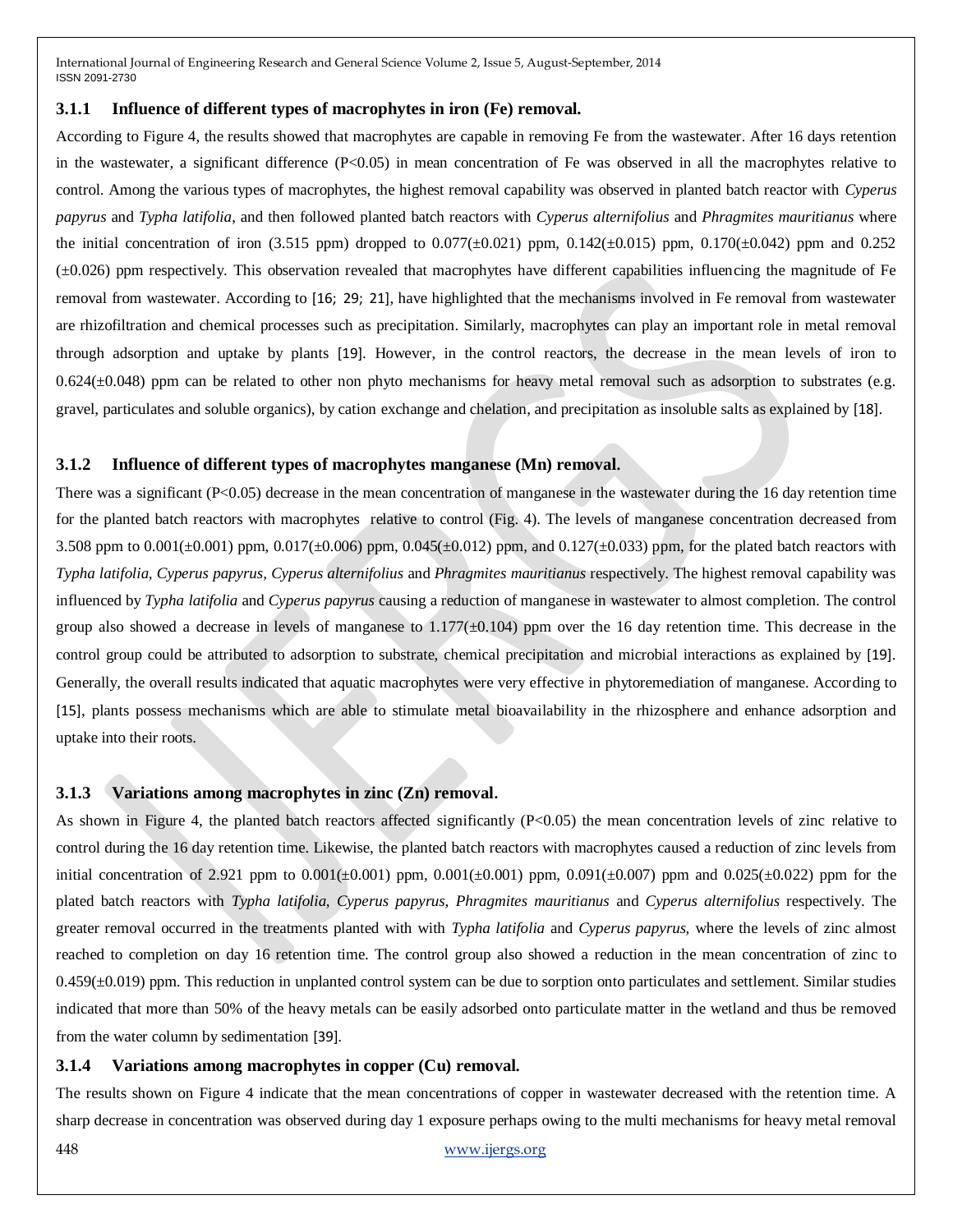in the batch reactor systems. As far as heavy metals are concerned, generally for the batch reactor systems, most removal takes place during the initial stages, and the rate slows after wards. This phenomenon has been observed by other authors [26; 1]. As shown in the figure, the batch reactors planted with macrophytes significantly affected the reduction in copper concentration (P<0.05) as compared to control. On the other hand, *Cyperus papyrus* and *Typha latifolia* achieved the greatest reduction in mean levels of copper from initial concentration of 2.778 ppm to 0.001(±0.001) ppm and 0.023(±0.013) ppm respectively, followed by *Cyperus alternifolius*  0.055(±0.022) ppmand *Phragmites mauritianus* 0.0116(±0.035) ppm*.* The mean levels of copper observed in the control was 0.338±(0.033) ppm. The significant reduction in levels of copper in the planted batch reactors with the macrophytes relative to control may be influenced by plant uptake and filtration effect of the roots system. Statements that of [19; 7]may confirm that macrophytes can contribute directly through uptake, sedimentation, adsorption and other mechanisms in the rhizosphere.

#### **3.2 Pesticide removal**

According to Figure 5, the data obtained during the study revealed that all the batch reactors panted with macrophytes caused a reduction in the mean concentration of the pesticide levels from the wastewater during the 12 days experimental period. However, it appeared that there was no statistical significant difference between the planted batch treatments relative to control group at  $\alpha = 0.05$ level. The variation of pesticide removal in wastewater in the planted reactors and control is shown in Figure 5.



**Figure 5:** Variation of pesticide removal in wastewater in planted treatments and control.

## **3.2.1 L. Cyhalothrin removal**

449 [www.ijergs.org](http://www.ijergs.org/) The variation of pesticide removal in wastewater in the reactors planted with macrophytes (treatments) and control is shown in Figure 5. Stististical analysis showed that there were no observed significant differences in L. Cyhalothrin removal between the treatments at  $\alpha = 0.05$ . However, the study has observed that over the 12 days experimental period, *Typha latifolia* showed the greatest reduction of L. Cyhalothrin in wastewater from initial concentration of 5.132 to 1.184(±0.147) ppm, followed by *Cyperus papyrus*, *Cyperusalternifolius* and *phragrmites mauritianus* with mean concentrations of 2.116(± 0.290) ppm, 2.285(± 0.186) ppm and  $2.437(\pm 0.186)$  ppm respectively. Meanwhile, the mean concentration of wastewater in the control group was  $3.093(\pm 0.126)$  ppm. These results demonstrate that the planted batch treatments had a better removal of L. Cyhalothrin in wastewater as compared to the control. Macrophytes can increase pollutant removal including pesticides either directly through uptake or indirectly through enhanced rhizosphere degradation [32]. Though, the reduction in the control group could be explained by the lipophilic nature of the pesticide. The pesticide L. Cyhalothrin is a pyrethroid insecticide and their molecules rapidly dissipate from the water column and are strongly adsorbed to particulates and other aquatic organisms. Reference [26] observed that L. Cyhalothrin residues in water decrease rapidly if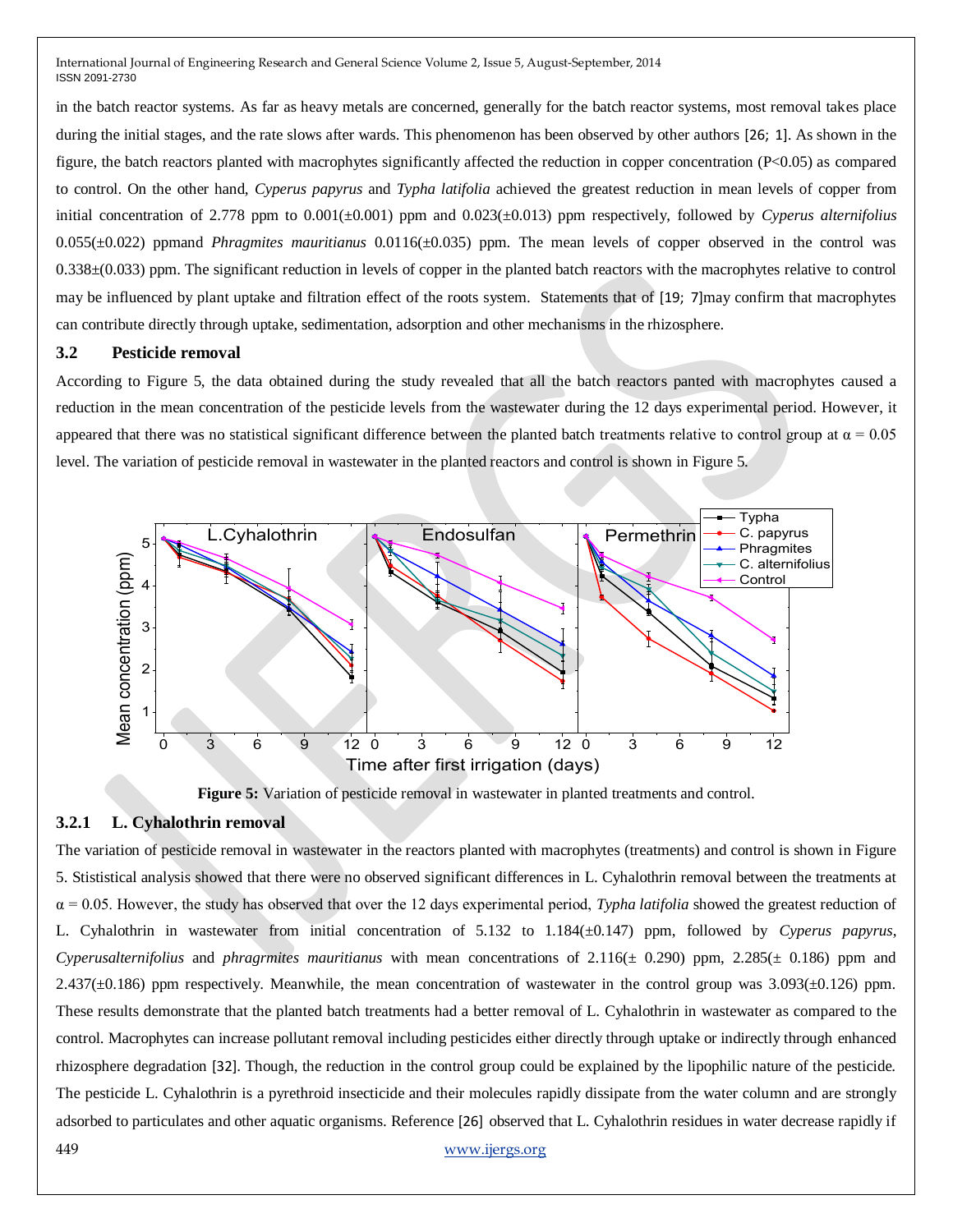suspended and/or aquatic organisms (algae, macrophytes or aquatic animals) are present. The better performance in planted batch treatments is influenced by the macrophytes which serve as sites for adsorption, absorption and degradation of the pesticide.

## **3.2.2 Endosulfan removal**

The difference observed in the removal trends (Figure 5) was found to be not statistically significant at  $\alpha = 0.05$  level between the planted batch reactors. Likewise, there was no observed statistical significant difference between the planted batch reactors and the control group. However, the analysis of wastewater measured daily for 12 days in the reactors showed that the initial concentration of endosulfan (5.180 ppm) decreased with time (Figure 5). Among the planted batch treatments, *Cyperus papyrus* and *Typha latifolia* showed highest reduction of endosulfan in wastewater to mean levels of  $1.742(\pm 0.171)$  ppm and  $1.954(\pm 0.265)$  ppm respectively, followed by *Cyperus alternifolius* and *Phragmites mauritianus* where the mean concentration levels dropped to 2.349(±0.383) ppm and  $2.349(\pm 0.358)$  ppm respectively. Meanwhile, the mean concentration of endosulfan in wastewater dropped to  $3.475(\pm 0.131)$  ppm in the control group. The results demonstrated that slightly better endosulfan removal was affected by the planted batch reactors as compared to unplanted control group. The results were indicative that macrophytes may influence the removal of endosulfan through several phytoremediation mechanisms such as plant uptake, phytodegradation, and sorption through the root system (rhizosphere). Pesticides that are sorbed are more likely to remain in the root zone where they may be available for plant uptake and microbial or chemical degradation. However, the decrease in the control group may be influenced through sorption and bioremediation mechanisms due to the presence of biofilm, gravel and organic matter in the reactor system [4].

# **3.2.3 Permethrin removal**

There was no observed statistical significant differences in permethrin removal between the planted batch reactors at  $\alpha = 0.05$  level during the 12 day operation of the system. Likewise, no statistical significant difference was noted between the planted batch reactors and the unplanted control group. However, the analytical results of the levels of permethrin in the wastewater decreased with time. Among the planted batch reactors planted, *Cyperus papyrus, Typha latifolia* and *Cyperus alternifolius* had a higher removal ability of permethrin from initial concentration of 5.187 ppm to  $1.037(\pm 0.005)$  ppm,  $1.338(\pm 0.151)$  ppm and  $1.500(\pm 0.330)$  ppm respectively, followed by *Phragmites mauritianus* where the mean concentration levels dropped to 1.865 ( $\pm$ 0.196) ppm. The least removal ability was observed in the control group with a reduction of permethrin to mean concentration of  $2.728(\pm0.076)$  ppm. The decrease in pesticide in control group can be explained by adsorption to substrates such as gravel and other particulates in the reactor. However, it appeared that the macrophytes in the planted batch reactor have shown a higher removal capability towards permethrin in the wastewater. This phenomenon may be influenced by several mechanisms such as phytodegradation, rhizofiltration, or uptake by plants as explained by[5; 17; 45].

# **3.3 Kinetics of agrochemical removal**

The change in mean concentrations of the selected agrochemicals in the batch experiments was described by first-order reaction kinetics and mathematically expressed as:-

$$
r = -kC
$$
  
\n
$$
\frac{dC}{dt} = -k C
$$
  
\n
$$
\frac{dC}{C} = -k dt
$$
  
\n
$$
\int_{C_0}^{c} \frac{dC}{C} = -k \int_{t_0}^{t} dt
$$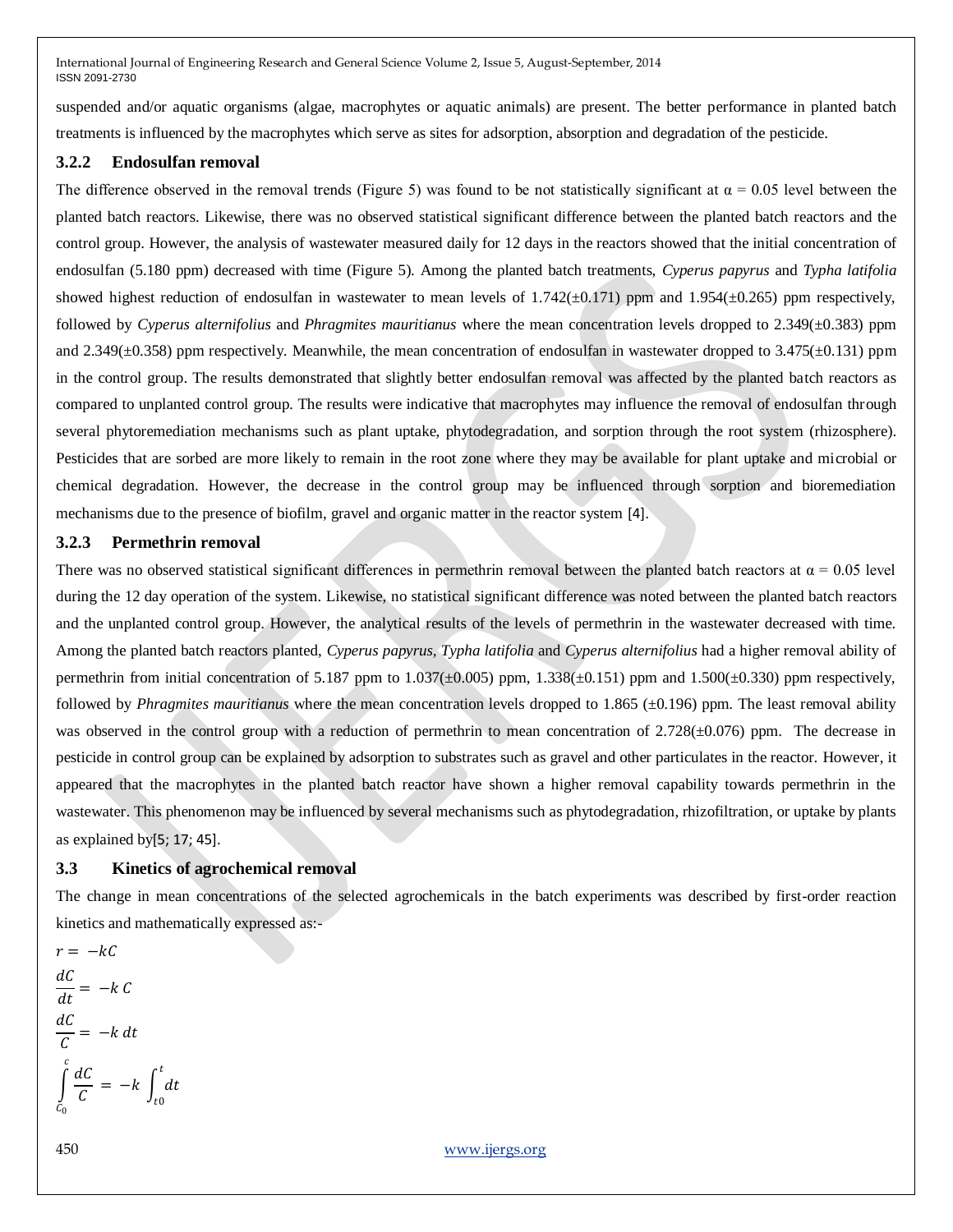# ln 0 = − ------------------------------ (Eq. 1)

Where C was the concentration of the respective agrochemicals (mg/l) at time t (d),  $C_0$  being the initial concentration (mg/l) and *k*, the first – order rate constant  $(t<sup>-1</sup>)$ . A graph of ln  $C/C_0$  versus time was produced and the slope k determined. The value of *k* was used to determine the removal of the agrochemicals with respect to the batch treatment planted with different types of macrophytes relative to the control. A higher removal rate constant implied a reduction of the concentration levels of the respective agrochemicals.

# **3.3.1 Kinetics of heavy metal removal**

When ln C/C<sub>0</sub> was plotted against t, linear relationships were obtained and the rate constants *k* was obtained as the -slope of theline. All samples observed a linear fit with  $R^2 \ge 0.9$  (Figure 6). The results obtained have shown that the magnitude of *k* values was greater for the planted batch reactors than for the control. Furthermore, the rate of removal varied between the planted batch reactors for the different types of heavy metals. Among the planted batch reactors, *Cyperus papyrus* had a greater removal Cu and Fe with the *k*  values of 0.3385 d<sup>-1</sup> and 0.1679 d<sup>-1</sup> respectively and *Typha latifolia* had a greater removal of Mn and Zinc with *k* values 0.4197 d<sup>-1</sup> and  $0.4423$  d<sup>-1</sup> respectively. The findings have also revealed that macrophytes differ in their affinity towards different types of heavy metals. Similarly, the rate of removal of heavy metals were much higher that the pesticides.



**Figure 6:** Determination of first-order kinetic constant (k) for heavy metal removal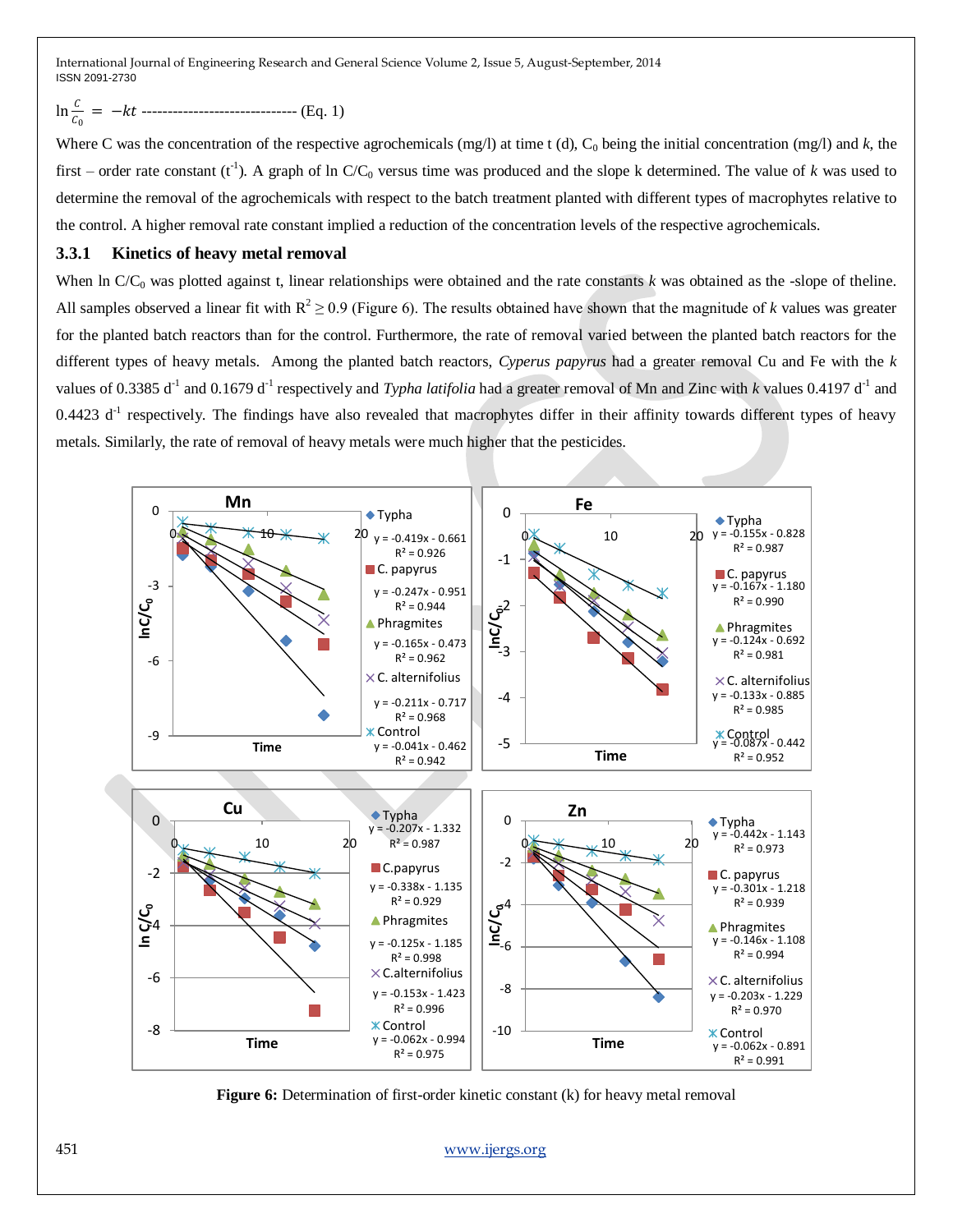#### **3.3.2 Kinetics of pesticide removal**



**Figure 7:** Determination of first-order kinetic constant (k) for pesticide removal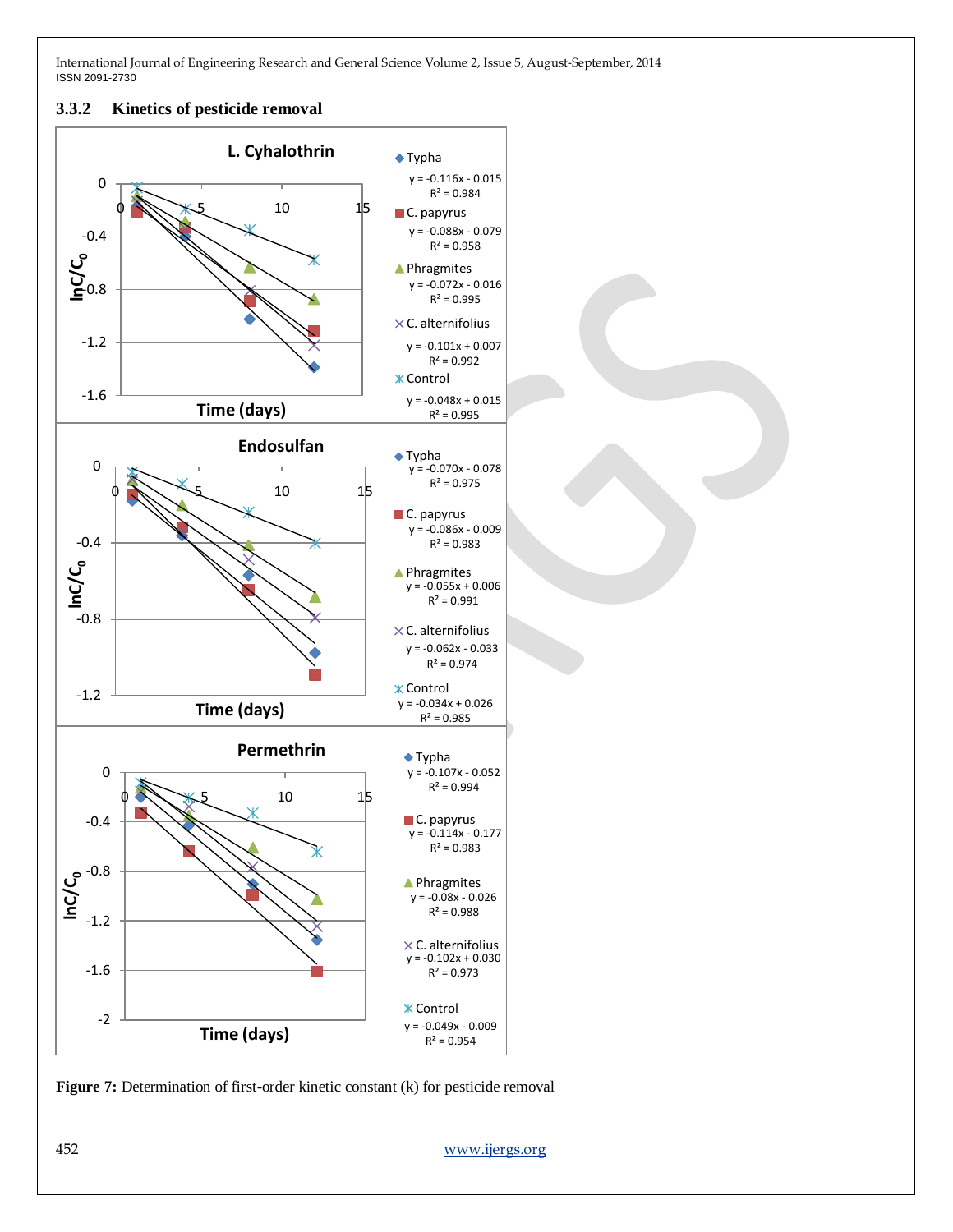The results for the kinetic parameters for the pesticides (Figure 7) indicated that all samples observed a linear fit with  $R^2 \ge 0.9$ . The amount of k values was greater for the planted batch treatments than for the control. Furthermore, the rate of removal varied between the planted batch reactors for the different types of pesticides. Among the planted batch treatments, *Cyperus papyrus* showed the highest *k* value for both endosulfan and permethrin removal with *k* values of 0.086 d<sup>-1</sup> and 0.114 d<sup>-1</sup> respectively. Likewise *Typha latifolia* had the highest k value of  $0.116 d^{-1}$  for the removal of L-Cyhalothrin.

#### **Acknowledgement**

The authors gratefully acknowledge the following for their technical assistance. Mr. Joseph Malulu of Tanzania Pesticide Research Institute (TPRI) for pesticide analyses and Mr John Bomani of Southern and Eastern African Mineral Centre (SEAMIC) for heavy metal analyses. This study was supported by a scholarship from the Tanzania Commission for Science and Technology (COSTECH).

## **4. Conclusion and Recommendation**

Water pollution by agrochemicals from agricultural runoff is a serious environmental problem in many parts of the world including Tanzania. Agrochemicals cannot be degraded easily and thus require a preventative approach for a successful outcome. In this study, the influence of four aquatic macrophytes *Cyperus papyrus*, *Typha latifolia*, *Cyperus alternifolius* and *Phragmites mauritianus* towards agrochemical phytoremediation in wastewater were investigated. The results revealed that planted systems work better than unplanted systems in the removal of agrochemical residues from wastewater. These results prove their suitability for use in phytoremediation of agrochemicals. Furthermore, the study has demonstrated that plant type has influence on the removal of agrochemicals where in this study, *Cyperus papyrus* and *Typha* latifolia showed higher removal capability for most agrochemicals, followed by *Cyperus alternifolius* and *Phragmitesmauritianus*. The findings have also shown that the rate of removal of heavy metals were much higher than the pesticides. Therefore, in designing wastewater treatment systems for agricultural and industrial lands, removal of pesticide should be used to size the systems. It is recommended that the experiment conducted in this research could be upscaled to include treatment of actual wastewater from agricultural industries to establish their long term characteristics under various environmental conditions like organic loading and velocity.

### **REFERENCES:**

- [1] Aisien, F.A., Faleye, O., Aisien, E.T. (2010). Phytoremediation of Heavy Metals in Aqueous solutions. (2010). *Leonardo Journal of Sciences*. 17:37-46.
- [2] Akerblom, M. 1995, Guidelines for environmental monitoring of pesticide residues for the SADC Region. SADC/ELMS, Monitoring Techniques Series.
- [3] APHA, (1998). Standard methods for the examination of water and wastewater.18<sup>th</sup> Edition.American Public health Association, Washington, DC.
- [4] Braeckevelt, M., Rokadia, H., Imfeld, G., Stelzer, N., Paschke, H., Kuschk, P., Kastner, M., Richnow, H.H., Weber, S. (2007). Assessment of in situ biodegradation of monochlorobenzene in contaminated groundwater treated in a constructed wetland. *Environ. Pollut*. 148: 428–37.
- [5] Brix, H., 1994. Functions of macrophytes in constructed wetlands. Wat. Sci. Tech. 29, 71–78.
- [6] Bwire, K.M., Njau, K.N., Minja, R.J. (2011). Use of vetiver grass constructed wetland for treatment of leachate. *Water Sci. Technol.* 63(5)924-930.
- [7] Carvalho, P.F. (2006). "Agriculture, Pesticides, Food Security and Food Safety," *Environmental Science and Policy*, 9 (7-8) 685-692.
- [8] Chang, S.W., Lee, S.J., and Je, C.H. (2005). Phytoremediation of atrazine by poplar trees: Toxicity, uptake, and transformation. *J. Environ. Sci. Health,*40, 801–811.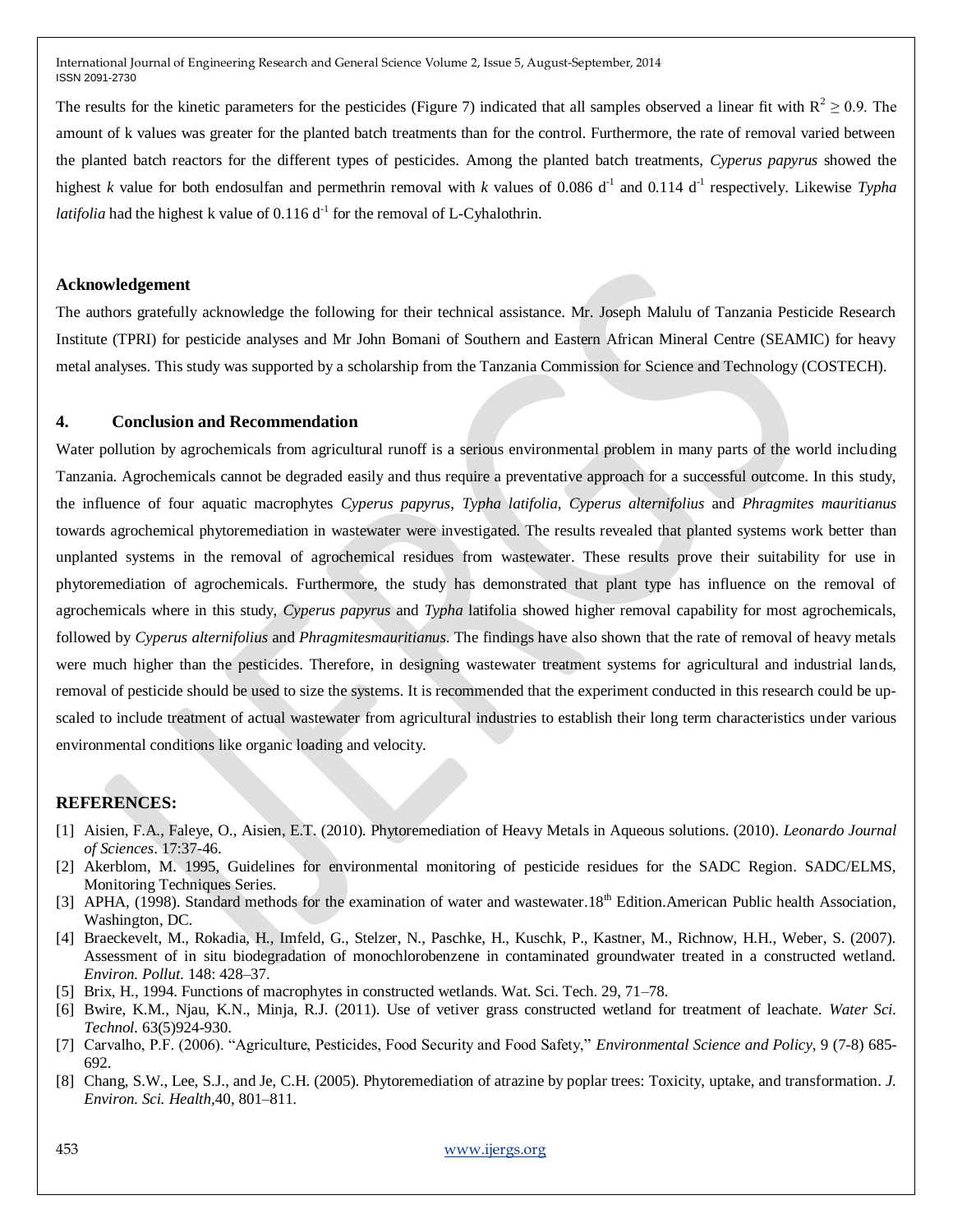- [9] Cunningham, S. D., J. R. Shann, D. E. Crowley, and T. A. Anderson. 1997. Phytoremediation of contaminated water and soil. *In* E. L. Kruger, T. A. Anderson, and J. R. Coats (eds.). *Phytoremediation of Soil and Water Contaminants*, American Chemical Society Symposium Series 664, Washington, D. C., pp 12-17.
- [10]Dhir, B. 2010. Use of aquatic plants in removing heavy metals from wastewater. *Int. J. Environ. Eng.* 2:185-201.
- [11]Dipu, S., Anju A. K., Salom Gnana Thanga V "Phytoremediation of dairy effluent by constructed wetland technology", Environmentalist, 31 (3), 263-268. 2011.
- [12]EPA, (2000). A Citizen's Guide to Phytoremediation. EPA 542-F-98-011. United States Environmental Protection Agency, p. 6. Available at: http//www.bugsatwork.com/XYCLONYX/EPA\_GUIDES/PHYTO.PDF
- [13[\]Garbisu, C.](http://www.ncbi.nlm.nih.gov/pubmed?term=Garbisu%20C%5BAuthor%5D&cauthor=true&cauthor_uid=11272009), [Alkorta, I.](http://www.ncbi.nlm.nih.gov/pubmed?term=Alkorta%20I%5BAuthor%5D&cauthor=true&cauthor_uid=11272009),(2001).Phytoextraction: a cost-effective plant-based technology for the removal of metals from the environment.*[Bioresour Technol.](http://www.ncbi.nlm.nih.gov/pubmed/11272009)* 77(3):229-36.
- [14]Hellar, H., Kishimba, M.A., 2005, Pesticide residues in water from TPC sugarcane plantations and environs, Kilimanjaro region, *Tanzania. Tanz. J. Sci.,* 31: 13-22.
- [15]Italiya, J.G., Shah, M.J. (2013). Phytoremediation: An Ecological Solution to Heavy Metal Polluted Water and Evaluation of Plant Removal Ability.*The International Journal of Engineering And Science (IJES).* 2(6) 26-36.
- [16]Jayaweera, M.W., Kasturiarachchi, J.C., Kularatne, R.K.A and Wijeyekoon, S.L.J. (2008). Contribution Of Water Hyacinth (Eichhornia Crassipes (Mart.) Solms) Grown Under Different Nutrient Conditions to Fe-Removal Mechanisms in Constructed Wetlands. *Journal of Environmental Management.* 87, 450–460.
- [17]Kadlec, R. H. and Wallace, S. D. (2008). Treatment Wetlands, Taylor & Francis Group, Boca Raton, Fla, USA, 2nd edition.
- [18]Kadlec, R.H., Knight, R.L., 1996. Treatment Wetlands. CRC Press, Lewis Publishers, Boca Ratón, Florida, USA, p. 893.
- [19]Kadlec, R.H., Knight, R.L., Vymazal, J., Brix, H., Cooper, P., Haberl, R., 2000. Constructed wetlands for pollution control processes, performance, design and operation. IWA Scientific and Technical Report No. 8. IWA Publishing, London, UK.
- [20]Khan, F.I, Hussain T, Hejazi R. (2004). An Overview and Analysis of Site Remediation Technologies. *Journal of Environmental Management.*71:95–122.
- [21] Khan, S. Ahmad, I., Shah, M.T., Rehman, S. and A. Khaliq, A. (2009). Use Of Constructed Wetland For The Removal Of Heavy Metals From Industrial Wastewater. *Journal of Environmental Management,*90:3451-3457.
- [22]Kihampa, C., Mato, R.R., and Mohamed, H., 2010, Residues of Organochlorinated Pesticides in Soil from Tomato Fields, Ngarenanyuki, *Tanzania. J. Appl. Sci. Environ. Manage.,* 14(3): 37-40.
- [23]Kovacic, D. A., Twait, R. M., Wallace, M. P. and Bowling, J. M. (2006). Use of created wetlands to improve water quality in the Midwest - Lake Bloomington case study*. Eco. Eng.,* 28(3) 258-270.
- [24]Lema, E., Machunda, R. Njau, K.N., (2014a). Agrochemicals use in horticulture industry in Tanzania and their potential impact to water resources. *Int. J. Biol. Chem. Sci.* 8(2):831-842.
- [25]Lema, E., Machunda, R. Njau, K.N., (2014b ‗in press'). Assessment of agrochemical residues in wastewater from selected horticultural farms in Arusha, Tanzania**.**
- [26]Lim, J., Kang, H.M., Kim, L.H., Ko, S.O. (2008). Removal of Heavy Metals by Sawdust Adsorption: Equilibrium and Kinetic Studies. Environ. *Eng. Res.* 13(2):79-84.
- [27]Li-Ming He, Troiano, J, Wang, A. and Goh, K. (2008). Environmental Chemistry, Ecotoxicity and Fate of Lambda-Cyhalothrin. Reviews of Environmental Contamination and Toxicology. Springer.
- [28]Lone, M.I., Zhen-Li, H., Stoffella, P.J., Xiao, Y. (2008). Phytoremediation of heavy metal polluted soils and water: Progresses and perspectives. *Journal of Zhejiang University Sci.* 9: 210-220.
- [29]Maine, M.A., N. Sun, N., Hadad, H., Sanchez, G and Bonetto, C. (2009). Influence of Vegetation on The Removal of Heavy Metals and Nutrients A Constructed Wetland. *Journal of Environmental Management.*90: 355–363.
- [30]Matagi, S. V. Swai, D. And Mugabe, R. (1998). A Review of Heavy Metal Removal Mechanisms in Wetlands.*Afr. J. Trop. Hydrobiol. Fish*. 8: 23-35.
- [31]Mirlean, N., Roisenberg, A., Chies, J. O., (2007). Metal contamination of vineyard soils in wet subtropics (southern Brazil). *Environmental Pollution*, 149:10-17.
- [32]Moore, M.T., Cooper, C.M., Smith, S., Cullum, R.F., Knight, S.S., Locke, M.A., Bennett, E.R. 2009. Mitigation of two pyrethroid insecticides in a Mississippi Delta constructed wetland. *Environmental Pollution* 157:250-256.
- [33]MoW, Ministry of Water (2012). Guidelines for Water Resources Monitoring and Pollution Control. The United Republic of Tanzania.
- [34]Mwegoha, W.J.S. (2008). The use of phytoremediation technology for abatement of soil and ground water pollution in Tanzania. Opportunities and challenges. *J. Sustain. Dev. Afr.* 10(01):140-156.
- [35]Nyomora, A.M.S., Njau, K.N. and Mligo, L. (2012). Establishment and growth of vetiver grass exposed to landfill leachate. *J. Solid Waste Technology and Management.* 38(2)82-92.
- [36]Ravena, O. (2001). Ecological monitoring for water body management. In: Timmerman J. G. (Ed.), Proceedings of the international workshop on information for sustainable water management (25-28 Sept 2000), pp157-167.
- [37]Roongtanakiat, N., Tangruangkiat, S. and Meesat, R. (2007). Utilization of vetiver grass (*Vetiveria zizanioides*) for removal of heavy metals from industrial wastewaters. *Science Asia,* 33, 397-403.